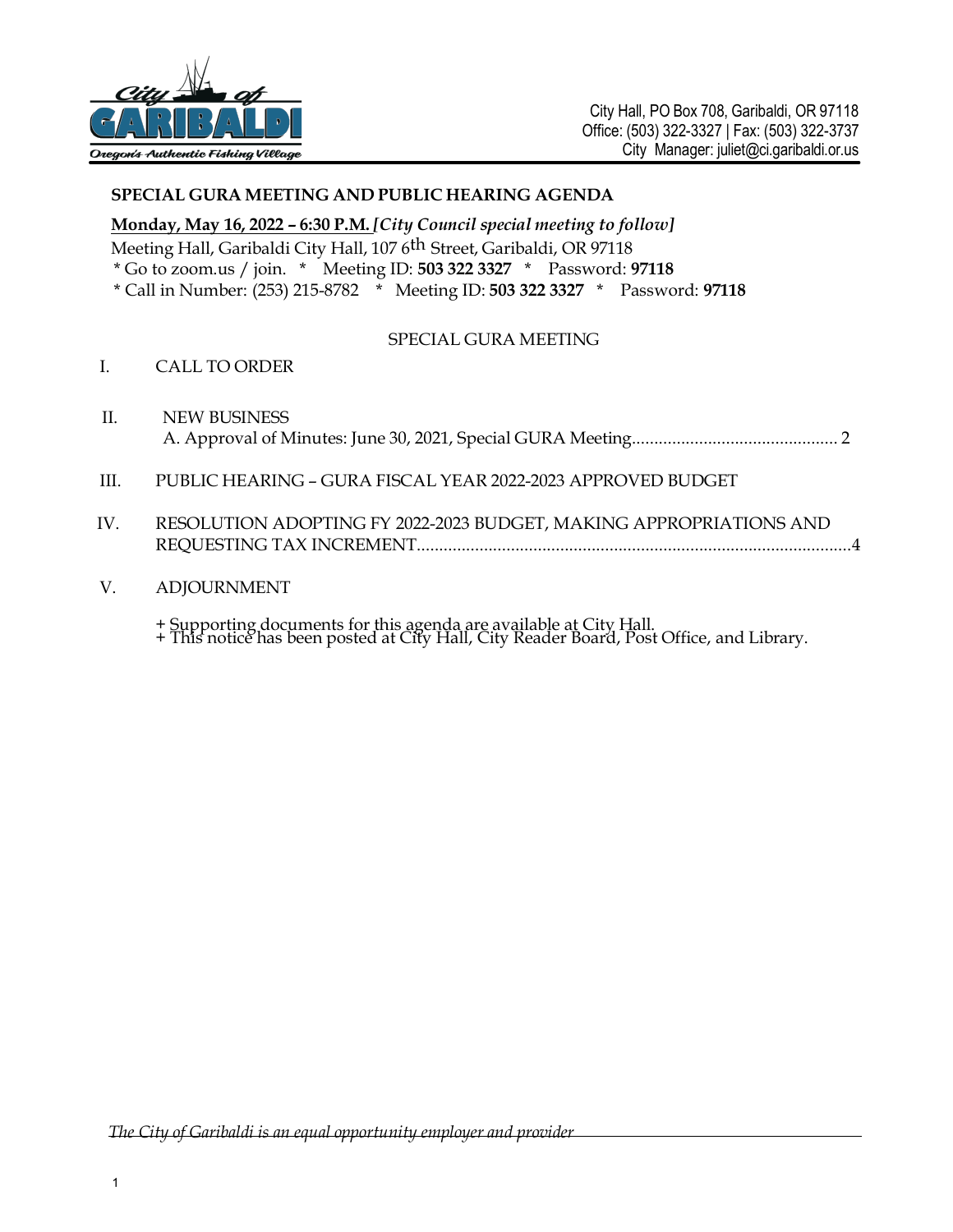## **SPECIAL GURA MEETING AND PUBLIC HEARING MINUTES Tuesday, June 29, 2021 – 5:30 P.M.**

ATTENDEES: Valerie Folkema, GURA Chair Tim Hall, Mayor Whitey Forsman, Council Vice President Katie Finding, Council Member Laurie Wandell, Council Member Judy Riggs, Council Member

Juliet Hyams, City Manager Lori Longfellow, Assistant City Manager / Finance Officer

## I. CALL TO ORDER

Mayor Tim Hall called to order the special GURA meeting and public hearing at 5:36 p.m.

#### II. NEW BUSINESS

A. Approval of Minutes: June 30, 2020 Special GURA Meeting

## **MOTION made by Cn. Riggs to approve the June 30, 2020 Special GURA Meeting minutes. Seconded by Findling. All for the vote, 6-0. MOTION PASSED UNANIMOUSLY**.

#### III. PUBLIC HEARING – GURA FISCAL YEAR 2021-2022 APPROVED BUDGET

Mayor Hall opened the public hearing at 5:36 p.m. and read the following, "*This is a public hearing regarding the fiscal year 2021-2022 budget. This budget was reviewed and approved by the Garibaldi Urban Renewal Agency Budget Committee on June 28th, 2021. Notice of this hearing has been posted around town, and a summary of the budget and a notice of this hearing were published in a local newspaper of record and on the City*  website, which was distributed earlier this month in accordance with state law and the rules of the urban renewal agency. At this time the budget officer is not suggesting any changes to the budget as approved by the budget *committee. If there are any comments on the budget, please state your name and address for the record before making your comment. Before we take any comments, I will ask the budget officer to review the budget as presented.*"

Mayor Riggs closed the public hearing at 5:41 p.m.

# V. A RESOLUTION ADOPTING THE FY 2021-2022 BUDGET, MAKING APPROPRIATIONS AND REQUESTING TAX INCREMENT

**MOTION made by Valerie Folkema to adopt a resolution adopting the fiscal year 2021- 2022 Budget for the Garibaldi Urban Renewal Agency, making appropriations, and requesting taxes as approved by the GURA Budget Committee and as presented here. Cn. Findling seconded. AYES: Valerie Folkema, Judy Riggs, Katie Findling, Laurie Wandell, Whitey Forsman and Tim Hall; All for the vote, 6-0. MOTION PASSED UNANIMOUSLY.**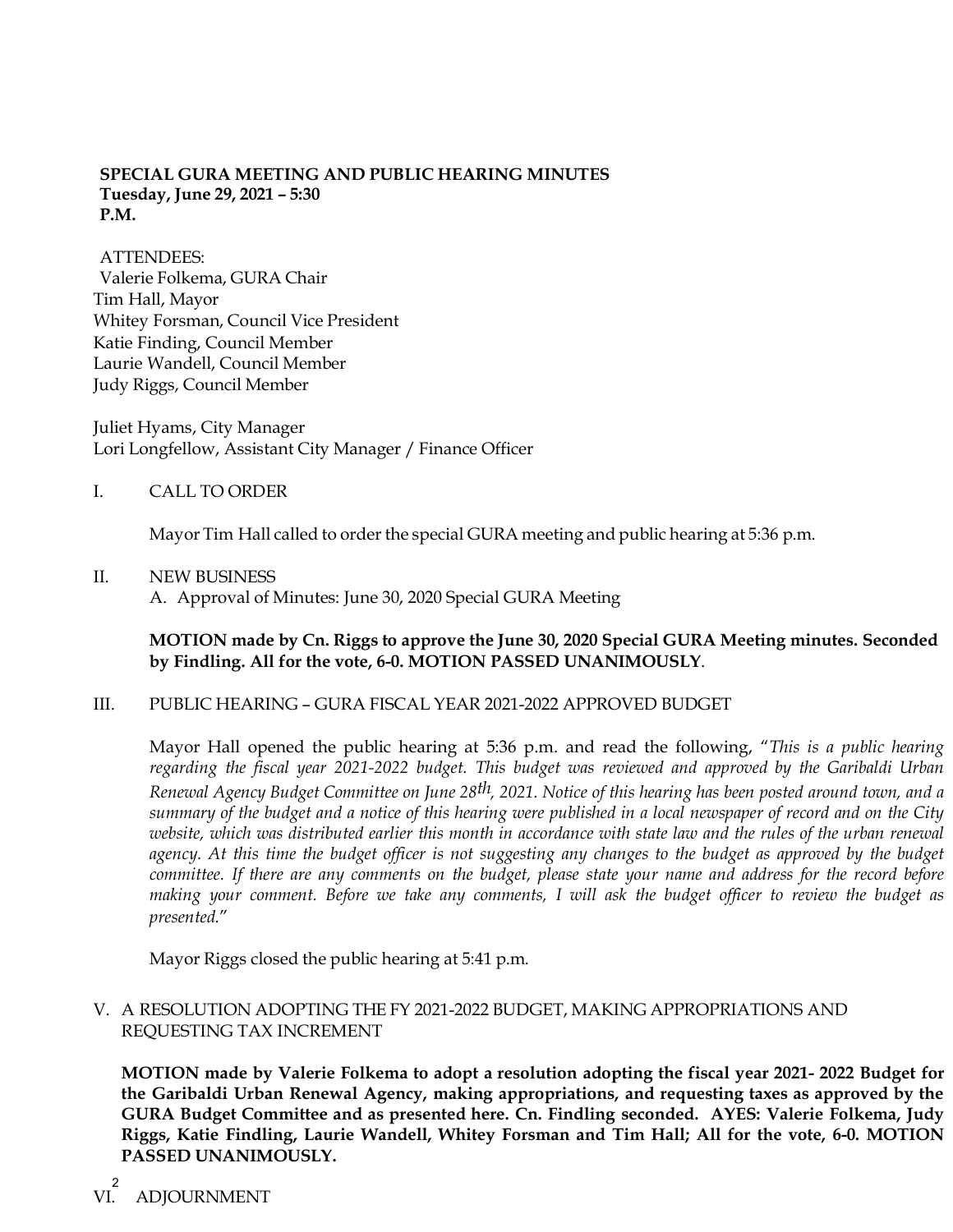Mayor Hall adjourned the special GURA meeting at 5:42 p.m.

<u> 1980 - Johann Barbara, martxa alemaniar a</u>

Hon. Tim Hall, Mayor

ATTEST:

Juliet Hyams, City Manager